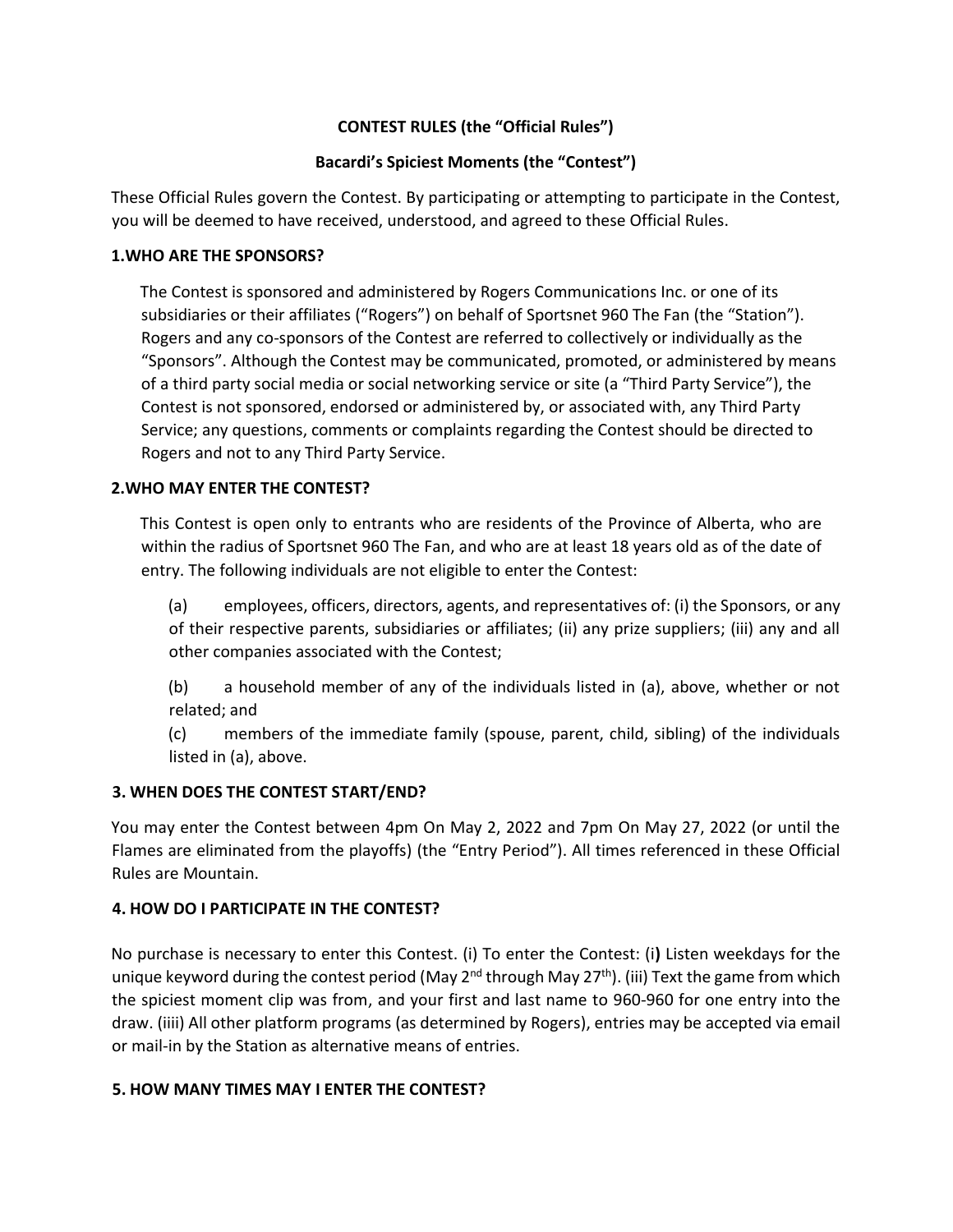You may enter the contest during the contest period as many times as you want, as long as it is a max of 2 minutes after the spiciest moment is announced on-air. There is a limit of four grand prize winners for this Contest.

#### **6. COULD MY ENTRY BE REFUSED OR REJECTED?**

Your entry could be refused or rejected if:

- (a) you attempt to enter the Contest in a fashion not authorized by these Official Rules;
- (b)your entry contains false or misleading information, or is late, falsified, illegible, damaged or incomplete or otherwise irregular;
- (c) your entry is submitted using robotic, automated, programmed, or other illicit means; or
- (d)your entry is not in compliance with these Official Rules. In addition, the Sponsors reserve the right to refuse any entry for any other reason as they may determine.

#### **7. WHAT ARE THE CONDITIONS OF ENTRY?**

By entering the Contest:

- (a) you agree to be bound by these Official Rules and by the decisions of the Sponsors, which decisions are final, binding and conclusive;
- (b) you represent and warrant that

(i) your entry, including any material comprising your entry (e.g. name, user name, profile picture, etc., as applicable) and any material submitted with your entry (e.g. photograph, video, written submission, or other form of submission, as applicable) (all such material, collectively, the "Entry Material") is original to you,

(ii) you have all necessary rights in and to your Entry Material to enter the Contest, including the consent of any third parties whose personal information is included in your Entry Material, and

(iii) your Entry Material does not contain, depict, include or involve content that is, or could reasonably be considered to be, inappropriate, unsuitable or offensive, as determined by the Sponsors;

- (c) you understand and agree that your entry, including your Entry Material, will not be returned to you and may be moderated or edited by Rogers as it deems appropriate;
- (d) you grant to the Sponsors the irrevocable right to use your Entry Material in any media worldwide and for any purpose related to the Contest (or any similar contest), including the right to use, reproduce, modify, adapt, translate, or create derivative works from, your Entry Material without notification, compensation or additional consideration to you;
- (e) you waive all claims of moral rights in any use of your Entry Material by Rogers pursuant to the rights granted in these Official Rules;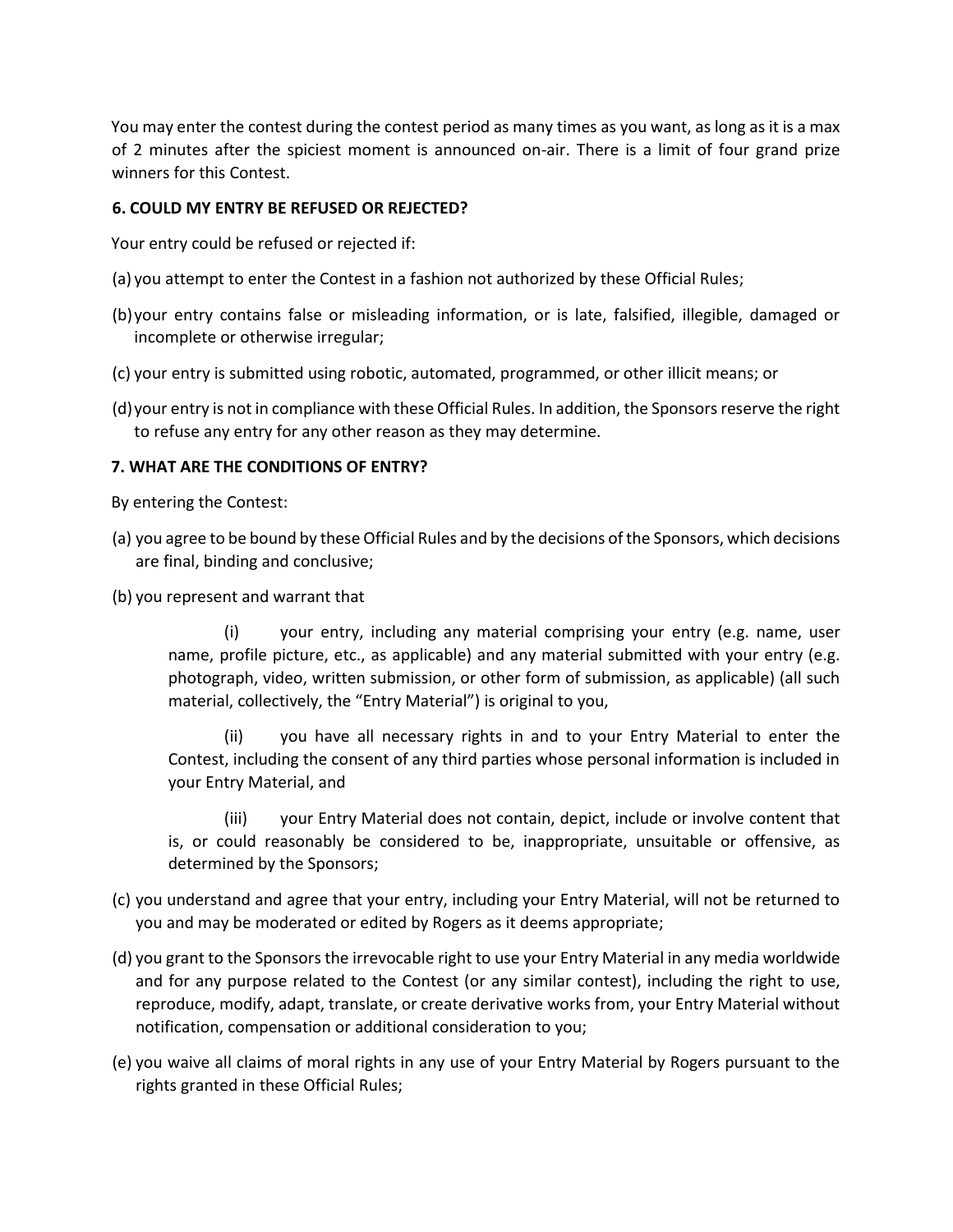- (f) you agree that the Sponsors shall have the right at any time to require proof of identity or eligibility to enter the Contest; failure to provide any such proof upon request may result in disqualification;
- (g) you release and forever discharge the Sponsors, their respective parents, affiliates, and subsidiaries, any other companies associated with the Contest, and all of their respective directors, officers, employees, agents, representatives, licensees, successors and assigns, as well as any Third Party Services, (collectively, the "Releasees"), and agree to indemnify and hold harmless each of the Releasees, from and against any and all claims, damages or liability, including any costs or losses related to personal injury, death, damage to or loss or destruction of property, arising out of, or in any way related to,

(i) your participation in the Contest, (ii) the awarding, receipt, possession, use or misuse 3 Rogers QA Contest Rules ENG 201612 of any prize, in whole or in part, or any travel or activity related to any prize, (iii) the use of any Entry Material or Publicity Material (defined below) in accordance with the rights granted in these Official Rules, or (iv) any breach of these Official Rules.

# **8. WHAT IS THE GAME AND HOW DO I PLAY?**

- (a) Each weekday (excluding statutory holidays) starting May 2, 2022 at 4pm until approx.. May 27<sup>th</sup>, 2022 at 7:00pm, listen to Sportsnet 960 The Fan during the Entry Period for a cue to text, which provides the spiciest moment; and within two (2) minutes of any such cue to text (the "**Entry Window**"), send the Station a message that starts with the spiciest moment game, and your first and last name to 960960 (for clarity, the spiciest moment will change for each week of Game play). Such message may be sent via a cellular telephone that is capable of two-way messaging. Your carrier's standard text message or short code message and data rates may apply. By sending a message to the Station in accordance with these Official Rules, you agree to being put on-air by the Station.
- (b)Following the close of the contest entry period (May 2, 2022 at 4pm May 6, 2022 at 7:00pm MST, May 9, 2022 at 4pm – May 13, 2022 at 7pm MST, May 13, 2022 at 4pm – May 20, 2022 at 7pm MST, May 23, 2022 at 4pm – May 27, 2022 at 7pm MST) the Station will conduct a random draw in Calgary, Alberta from among eligible messages received during the Entry Window. One (1) eligible message will be selected at random to receive one (1) of the following prize pack. Nonselected messages will not carry forward to any other draw.

(c) The Station's stream on the Sportsnet app and online stream may be a delayed stream of the Station's radio signal and may vary depending on your device's memory capacity and the speed of your

Internet or data connection. For that reason, it is recommended that listeners listen to the Station in "real time" by turning on an actual radio. The Releases (defined below) assume no responsibility for entrants not making timely telephone calls (as applicable) to the Station as a result of any delays in the Internet or data stream.

# **9. WHAT ARE THE CONTEST PRIZES?**

(a) Each winner is eligible to win the following prize pack: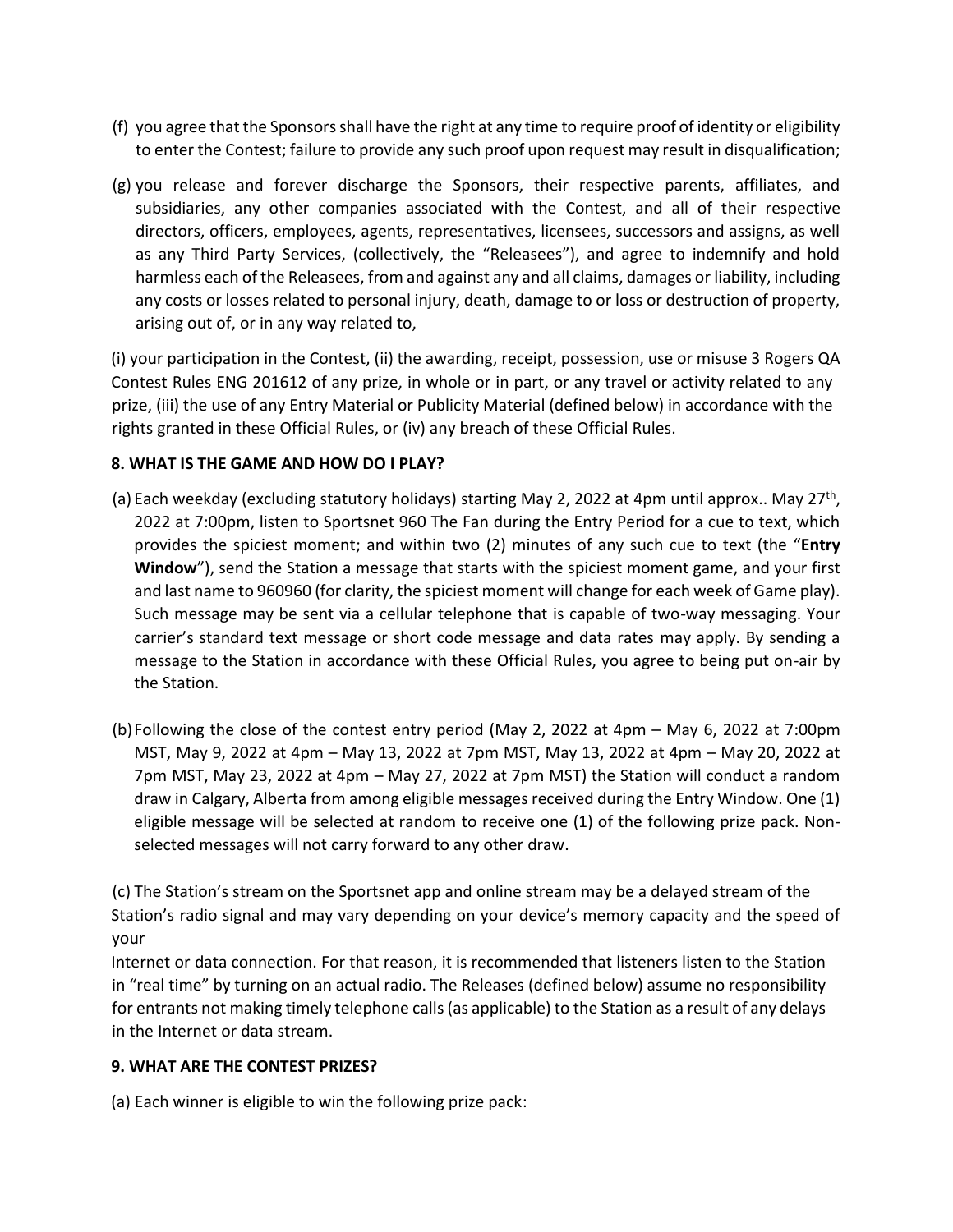- **Calgary Flames Swag**
- **\$1,000 CDN**

# **10. ARE THERE ANY PRIZE CONDITIONS?**

In addition to any prize conditions provided elsewhere in these Official Rules, any prize awarded in the Contest is subject to the following conditions:

- (a)The prize may be substituted, in whole or in part, with a prize or prize component of equal or greater value if the prize or prize component cannot be awarded for any reason. 4 Rogers QA Contest Rules ENG 201612
- (b)The prize must be accepted as awarded and may not be transferred, unless otherwise determined by the Sponsors. The prize may not be exactly as advertised. The prize is provided "as is" without representation or warranty of any kind by the Sponsors.
- (c) The prize may not be resold.
- (d)Any unused portion of the prize, once awarded, will be deemed forfeited. The prize will not be replaced if lost, destroyed, mutilated or stolen.

#### **11. HOW WILL THE POTENTIAL WINNER(S) BE SELECTED?**

(a) On Friday, May 2, May 13, May 20, May 27, 2022 at or before 7pm (MST) a random draw from among all eligible entries received during the contest period will be held in Calgary, Alberta at the Sportsnet 960 The Fan studio, where one winner will be selected and announced as the winner of our Spiciest Moment. The winner will be contacted via email with 7 business days of contest win.

#### **12. HOW CAN A POTENTIAL WINNER BECOME A WINNER?**

See Section 8 for reference. At Rogers' discretion, a potential winner may be disqualified and required to forfeit any claim to the Contest prize if the potential winner cannot be reached within five (5) business days following the first attempt of contact, or if the potential winner cannot confirm complete personal information with the Station, as required by the Station, within five (5) business days of having been reached by the Station.

In addition, to be declared a winner, a potential winner:

- (a) must correctly answer, without assistance, a time-limited, mathematical skill-testing question to be administered by the Sponsors;
- (b) must be in compliance with these Official Rules;
- (c) must sign and return, within any designated time period, a release of liability and consent to publicity form and any other documentation as reasonably required;
- (d) may be required to provide proof of identification to confirm eligibility or to claim a prize, or provide proof that he or she is the authorized account holder of any account associated with the selected entry.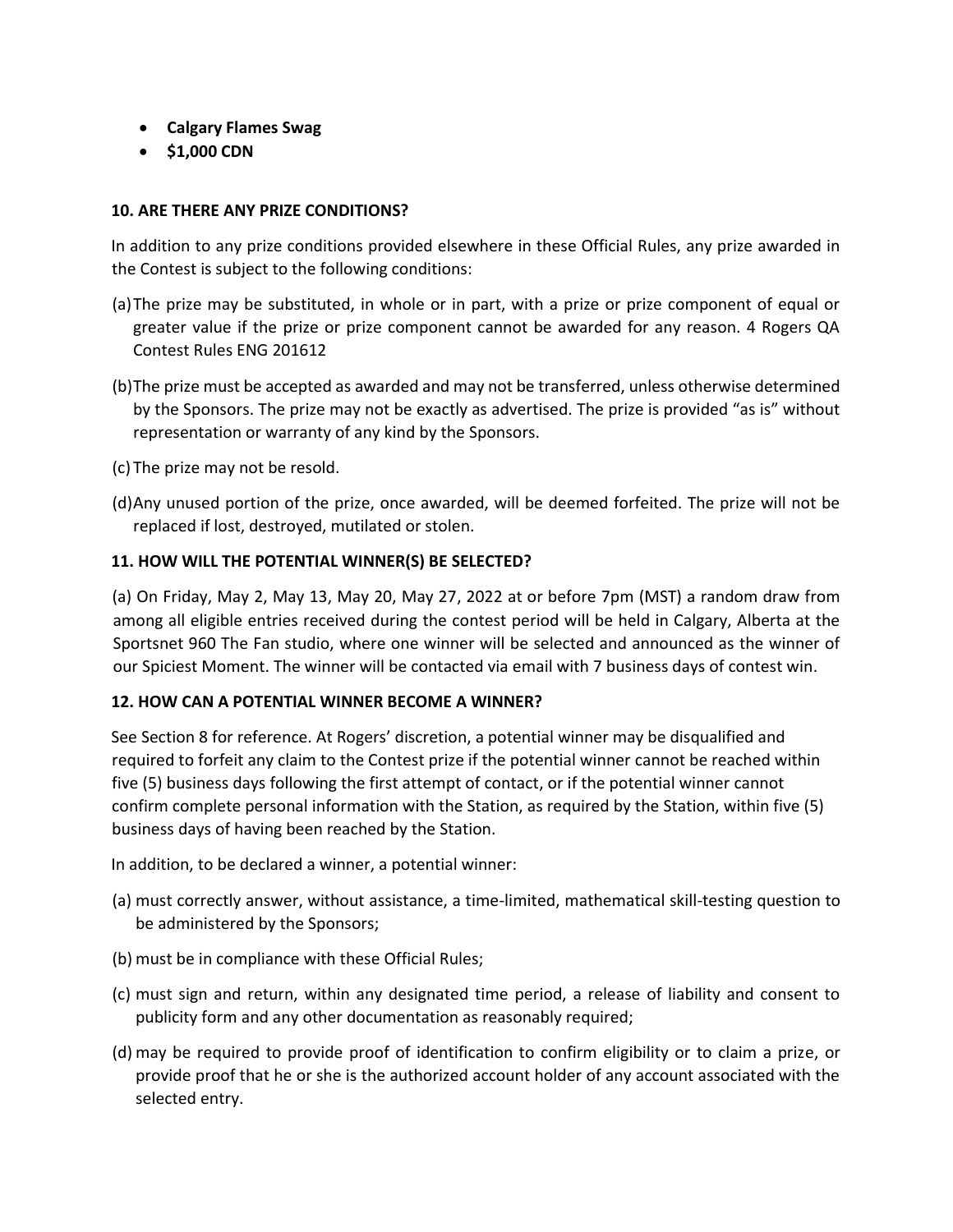# **13.WHAT ARE THE ODDS OF WINNING A PRIZE?**

The odds of winning depend on the number of entries received in accordance with this contest.

# **14.HOW DO I CLAIM A PRIZE?**

Once a potential winner is confirmed as a winner, prize distribution will be promptly coordinated. Except as otherwise indicated by the Sponsors, a winner must personally take delivery of the prize as instructed within thirty (30) days of being notified that such prize is available or within such other time period as may reasonably be advised. 5 Rogers QA Contest Rules ENG 201612 If a winner fails to take delivery of the prize as instructed, the prize will be deemed forfeited.

# **15.WILL I APPEAR IN ANY PUBLICITY IF I AM A WINNER?**

If you are a winner, the Sponsors may require you to appear in publicity related to the Contest or to any similar contest.

By accepting a prize:

(a) you grant to the Sponsors the irrevocable right to record, photograph or otherwise capture or document you, your likeness, your voice, or any statements you make regarding the Contest or the prize, by any available means;

(b) you agree that any such captured material, together with your biographical information, such as name or place of residence, or your Entry Material (collectively, all such materials, the "Publicity

Material") may be used by the Sponsors or their licensees, successors, or assigns (collectively, the "Publicity Parties") in any media, whether now known or later devised, worldwide and in perpetuity, for advertising or promotional purposes related to the Contest or any similar contest. Any such use of the Publicity Material may include the reproduction, modification, adaptation, translation or creation of derivative works from your Entry Material;

(c) you acknowledge that the Publicity Parties shall not be required to compensate you, notify you, or request your permission in connection with their use of any Publicity Material, unless otherwise prohibited by law; and

(d) you waive any rights that you may have or that may otherwise exist in connection with any use of the Publicity Material by any of the Publicity Parties, including any moral rights in any such Publicity Material.

# **16. HOW WILL MY PERSONAL INFORMATION BE COLLECTED, USED AND DISCLOSED?**

By entering the Contest, you consent to Rogers' collection, use and disclosure of your personal information in accordance with the Privacy Policy, available at

www.rogers.com/web/content/Commitment-to-Privacy (the "Rogers Privacy Policy"), for purposes of administering the Contest as described in these Official Rules. Over the course of participating in the Contest, you may be given the option to receive commercial emails or other communications of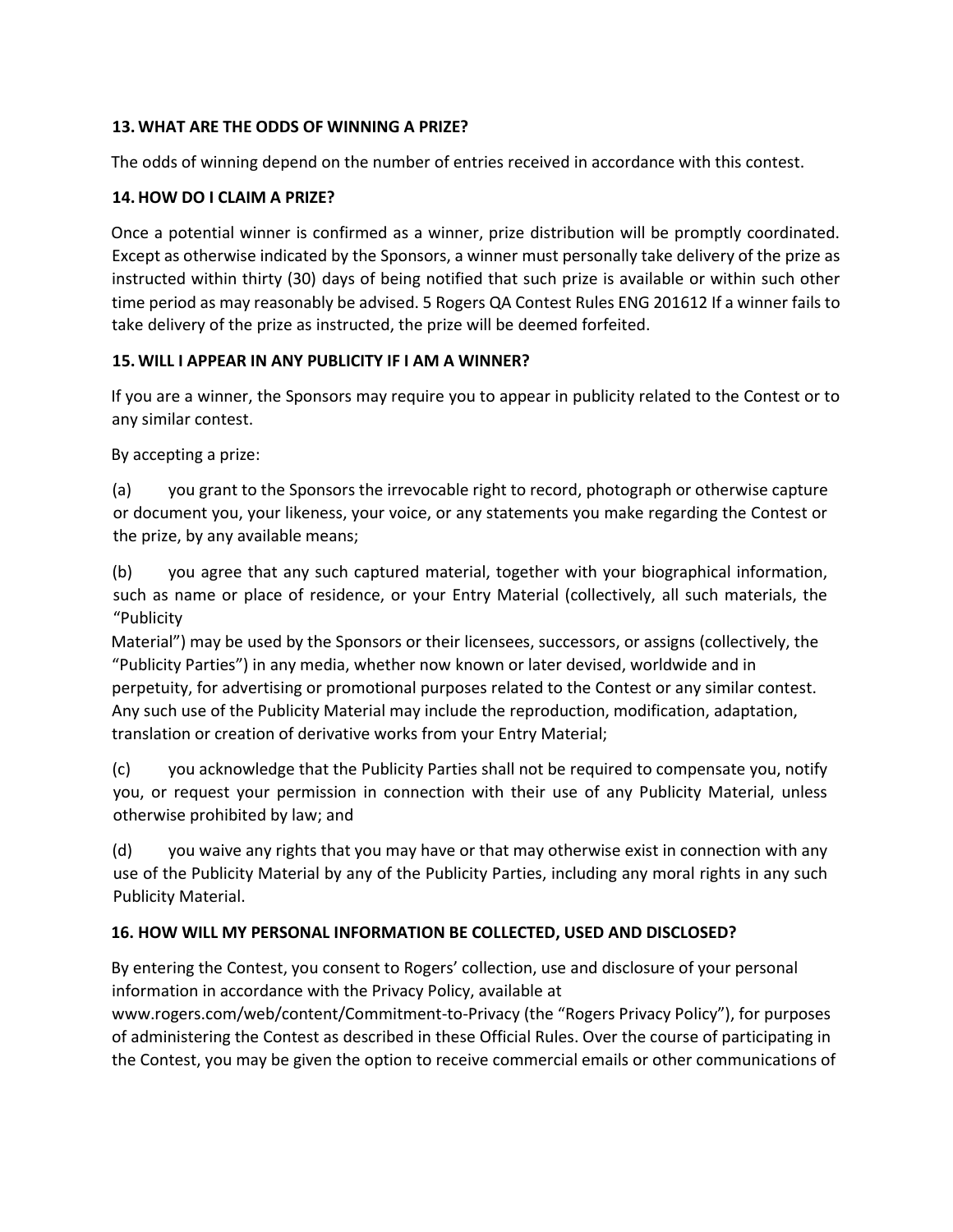a commercial nature (collectively, "Commercial Communications") from the Sponsors or other parties.

Should you elect to receive Commercial Communications from Rogers, your personal information will be used by Rogers to that end, in accordance with the Rogers Privacy Policy.

Your personal information may be disclosed to a third party in the following circumstances:

(a) in accordance with these Official Rules, or with your consent, or as otherwise permitted or required by law.

(b) if you elect to receive Commercial Communications from a party other than Rogers, Rogers will disclose your personal information to that other party for that purpose;

(c) if you are a potential prize winner, Rogers may disclose your personal information to any prize supplier for purposes of prize fulfillment; and

(d) if you have been asked to sign and return a release of liability and consent to publicity form or other documentation in accordance with the terms of these Official Rules, Rogers may disclose your personal information to any interested party, such as an entity who is released from liability.

Rogers' disclosure of your personal information to another party will cause your personal information to be subject to that party's privacy policy and practices.

# **17. HOW DO THE RELEASEES LIMIT THEIR LIABILITY?**

The Releasees assume no liability for the following:

- (a) stolen, late, incomplete, illegible, inaccurate, misdirected, lost, misrouted, scrambled, damaged, delayed, undelivered, mutilated, jumbled, or garbled entries, transmissions, email, mail, or other communications;
- (b) any error, omission, interruption, defect or delay in transmission, processing, or communication;
- (c) failures or malfunctions of, or difficulties with, computer hardware or software, telephones, telephone lines, telephone systems, or network, cable, satellite, server, or website connections;
- (d) Printing, typographical, or other errors appearing within these Official Rules, in any Contestrelated advertisements, or in Contest-related materials;
- (e) Incorrect or inaccurate information, including where caused by website users, tampering, hacking, or by any equipment or programming associated or used in connection with the Contest;
- (f) injury or damage to any computer or other device resulting from or otherwise related to participation in the Contest, the use of any website, or the downloading or accessing of any materials;
- (g) anyone being incorrectly or mistakenly identified as a winner or potential winner; or
- (h) any other errors, problems or difficulties of any kind, whether human, mechanical, electronic, or otherwise, relating in any way to the Contest, including those errors, problems or difficulties that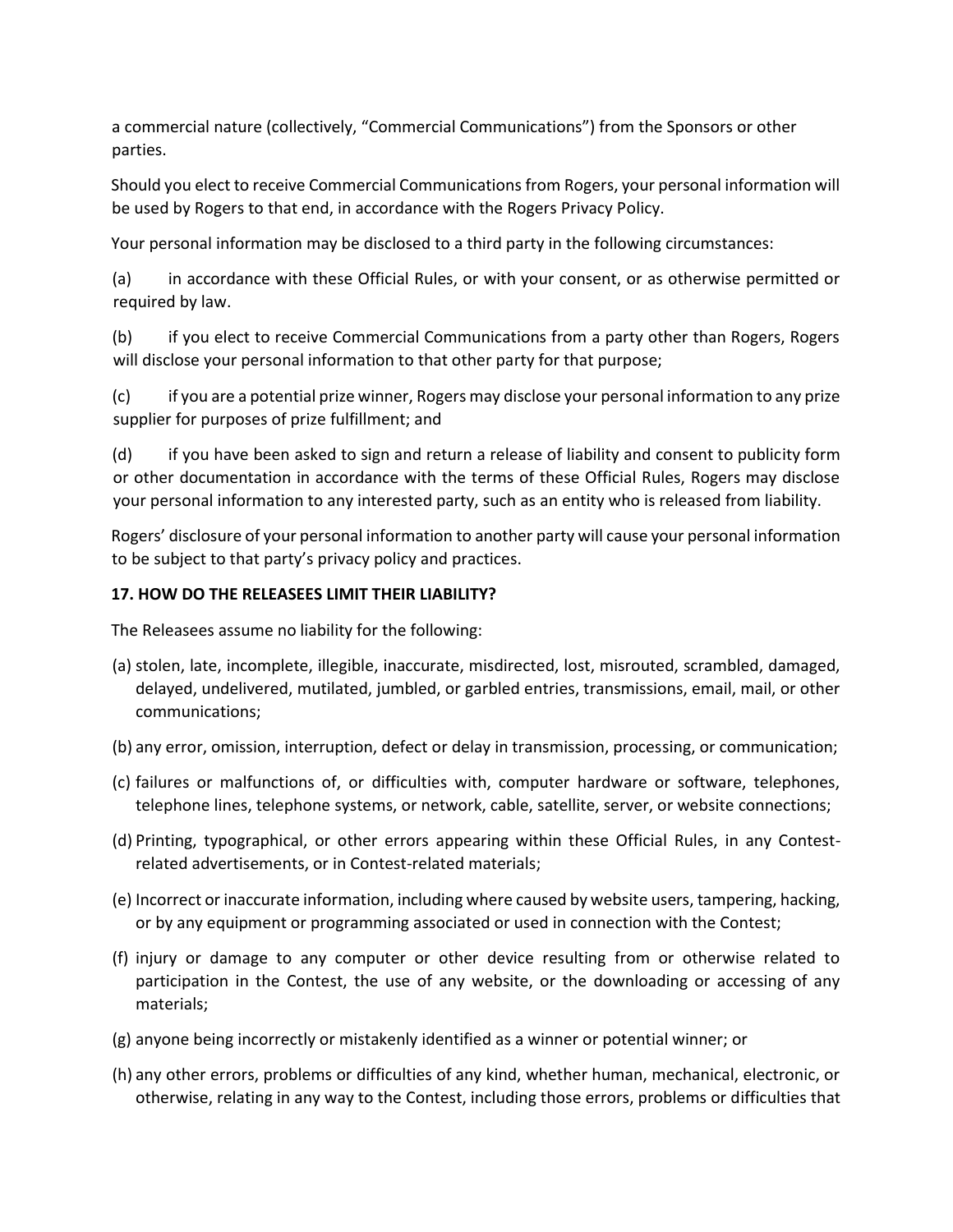may relate to the administration of the Contest, the processing of entries, the advertising of the Contest, the announcement of any prize or prize winner, or the cancellation or postponement of any event.

# **18.WHAT LAWS APPLY TO THE CONTEST?**

The laws of the province or territory in which you reside apply to the Contest.

Any attempt to undermine the legitimate operation of the Contest may be a violation of criminal or civil laws. Should any such attempt be made, the Sponsors reserve the right to seek remedies and damages to the fullest extent permitted by law.

# **19. CAN THE SPONSORS CANCEL OR AMEND THE CONTEST?**

The Sponsors may cancel, modify, or suspend the Contest or amend these Official Rules for any reason whatsoever, subject to prior approval by the Régie des alcools, des courses et des jeux, if legally required. For example, if for any reason the Contest is not capable of running as originally planned, the Sponsors may adjust any of the dates, timeframes or other Contest mechanics, or suspend or cancel the Contest.

You may not amend these Official Rules in any way.

# **20.WOULD THE SPONSORS EVER DISQUALIFY OR BAN SOMEONE FROM A CONTEST?**

The Sponsors may disqualify without notice or ban someone from the Contest or any future contest for any other reason, including if the Sponsors find that a person has:

- (a) resold or attempted to resell a prize, in whole or in part;
- (b) tampered with or attempted to tamper with, or undermined or attempted to undermine, the legitimate operation of the Contest;
- (c) provided false or misleading information;
- (d) acted in an unsportsmanlike or disruptive manner, or with the intent to annoy, abuse, threaten or harass any person; or
- (e) otherwise violated these Official Rules.

#### **21.WHAT HAPPENS IF THESE OFFICIAL RULES CONTRADICT OTHER CONTEST MATERIALS?**

In the event of any discrepancy or inconsistency between these Official Rules and disclosures or statements made by the Sponsors or appearing in other Contest-related materials, these Official Rules shall govern.

# **22.WHAT HAPPENS IF PART OF THESE OFFICIAL RULES BECOMES UNENFORCEABLE OR DOES NOT APPLY?**